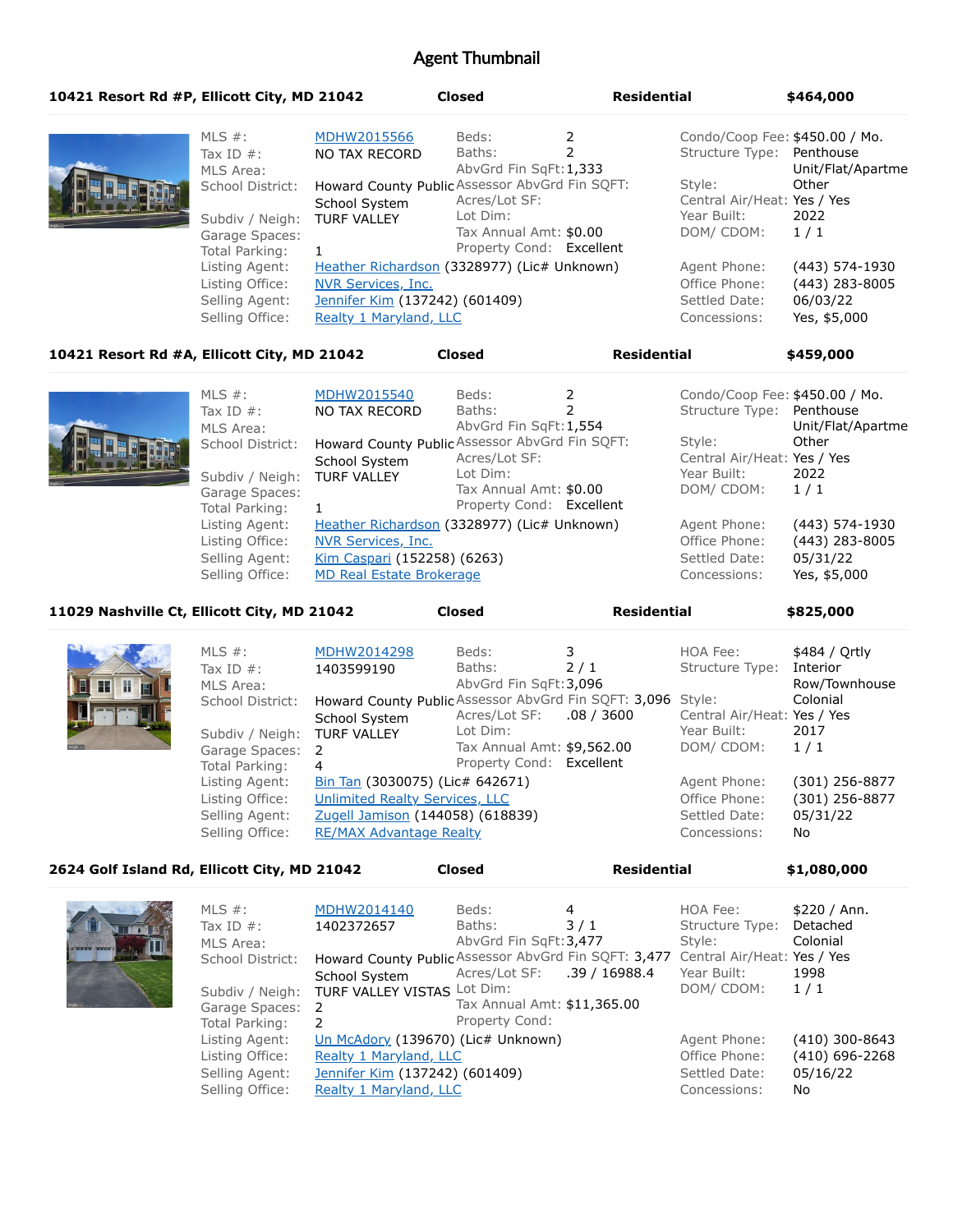| 2939 Poland Springs Dr, Ellicott City, MD 21042 |                                   |                                                                                   | <b>Closed</b>                                                             | <b>Residential</b> |                                                          | $\frac{1}{2}$ \$1,085,000 |
|-------------------------------------------------|-----------------------------------|-----------------------------------------------------------------------------------|---------------------------------------------------------------------------|--------------------|----------------------------------------------------------|---------------------------|
|                                                 | MLS $#$ :<br>Tax ID $#$ :         | MDHW2012120<br>1402370409                                                         | Beds:<br>Baths:<br>AbvGrd Fin SqFt: 3,440                                 | 6<br>3/1           | Structure Type:<br>Style:<br>Central Air/Heat: Yes / Yes | Detached<br>Colonial      |
|                                                 | MLS Area:<br>School District:     | Howard County Public Assessor AbvGrd Fin SQFT: 3,440 Year Built:<br>School System | Acres/Lot SF: .37 / 16000                                                 |                    | DOM/CDOM:                                                | 1994<br>$6/6$             |
|                                                 | Subdiv / Neigh:<br>Garage Spaces: | <b>TURF VALLEY</b><br><b>OVERLOOK</b>                                             | Lot Dim:<br>Tax Annual Amt: \$10,231.00<br>Property Cond: Excellent, Very |                    |                                                          |                           |
|                                                 | Total Parking:                    | 6                                                                                 |                                                                           | Good, Good         |                                                          |                           |
|                                                 | Listing Agent:                    | Bryan Sullivan (3224656) (Lic# Unknown)                                           |                                                                           |                    | Agent Phone:                                             | (443) 827-6136            |
|                                                 | Listing Office:                   | Long & Foster Real Estate, Inc.                                                   |                                                                           |                    | Office Phone:                                            | (410) 876-7100            |
|                                                 | Selling Agent:                    | Erik Sarkisov (3225175) (668797)                                                  |                                                                           |                    | Settled Date:                                            | 05/03/22                  |
|                                                 | Selling Office:                   | <b>ExecuHome Realty</b>                                                           |                                                                           |                    | Concessions:                                             | No                        |

## **3127 Dunes Dr, Ellicott City, MD 21042 Closed Residential \$755,000**

| <b>BACK THE BELL</b> | MLS $#$ :<br>Tax ID $#$ :<br>MLS Area:<br>School District:<br>Subdiv / Neigh:<br>Garage Spaces: 2<br>Total Parking:<br>Listing Agent:<br>Listing Office:<br>Selling Agent:<br>Selling Office: | MDHW2012638<br>1402354381<br>Howard County Public Assessor AbvGrd Fin SQFT: 1,986 Year Built:<br>School System<br><b>TURF VALLEY</b><br><b>OVERLOOK</b><br>2<br>Bin Tan (3030075) (Lic# Unknown)<br><b>Unlimited Realty Services, LLC</b><br>Katie Kim (3115228) (Lic# Unknown)<br><b>Samson Properties</b> | Beds:<br>Baths:<br>AbvGrd Fin SqFt: 2,046<br>Acres/Lot SF:<br>Lot Dim:<br>Tax Annual Amt: \$7,871.00<br>Property Cond: Excellent | 5<br>3/1<br>.30 / 12937 | Structure Type:<br>Style:<br>Central Air/Heat: Yes / Yes<br>DOM/CDOM:<br>Agent Phone:<br>Office Phone:<br>Settled Date:<br>Concessions: | Detached<br>Colonial<br>1992<br>$6/6$<br>$(301)$ 256-8877<br>(301) 256-8877<br>04/29/22<br>Yes, \$1,500 |
|----------------------|-----------------------------------------------------------------------------------------------------------------------------------------------------------------------------------------------|-------------------------------------------------------------------------------------------------------------------------------------------------------------------------------------------------------------------------------------------------------------------------------------------------------------|----------------------------------------------------------------------------------------------------------------------------------|-------------------------|-----------------------------------------------------------------------------------------------------------------------------------------|---------------------------------------------------------------------------------------------------------|
|                      |                                                                                                                                                                                               |                                                                                                                                                                                                                                                                                                             |                                                                                                                                  |                         |                                                                                                                                         |                                                                                                         |

**2505 Vivaldi Ln, Ellicott City, MD 21042 Closed Residential \$840,000**

| MLS $#$ :<br>Tax ID $#$ :<br>MLS Area:<br>School District:<br>Subdiv / Neigh: TURF VALLEY<br>Garage Spaces: 2<br>Total Parking: | MDHW2011608<br>1402601488<br>Howard County Public Assessor AbvGrd Fin SQFT: 2,918 Style:<br>School System<br>2                                     | Beds:<br>Baths:<br>AbvGrd Fin SqFt: 2,918<br>Acres/Lot SF:<br>Lot Dim:<br>Tax Annual Amt: \$11,087.00<br>Property Cond: Excellent | 3/1<br>.10 / 4416 | HOA Fee:<br>Structure Type:<br>Central Air/Heat: Yes / Yes<br>Year Built:<br>DOM/CDOM: | \$521 / Qrtly<br>End of<br>Row/Townhouse<br>Villa<br>2020<br>5/5 |
|---------------------------------------------------------------------------------------------------------------------------------|----------------------------------------------------------------------------------------------------------------------------------------------------|-----------------------------------------------------------------------------------------------------------------------------------|-------------------|----------------------------------------------------------------------------------------|------------------------------------------------------------------|
| Listing Agent:<br>Listing Office:<br>Selling Agent:<br>Selling Office:                                                          | Bob Lucido (3804) (Lic# Unknown)<br><b>Keller Williams Lucido Agency</b><br>Tracy Lucido (3004065) (Lic# Unknown)<br>Keller Williams Lucido Agency |                                                                                                                                   |                   | Agent Phone:<br>Office Phone:<br>Settled Date:<br>Concessions:                         | $(410)$ 465-6900<br>$(410)$ 465-6900<br>04/29/22<br>No           |

# **2705 Cheekwood Cir, Ellicott City, MD 21042 Closed Residential \$1,005,000**

| HH. | MLS $\#$ :<br>Tax ID $#$ :<br>MLS Area:<br>School District:<br>Subdiv / Neigh:<br>Garage Spaces:<br>Total Parking:<br>Listing Agent:<br>Listing Office:<br>Selling Agent:<br>Selling Office: | MDHW2011508<br>1403595092<br>Howard County Public Assessor AbvGrd Fin SQFT: 3,147 Central Air/Heat: Yes / Yes<br>School System<br><b>TURF VALLEY</b><br>- 2<br>Bob Lucido (3804) (Lic# Unknown)<br>Keller Williams Lucido Agency<br>Kris Ghimire (3018379) (RBR003715)<br><b>Ghimire Homes</b> | Beds:<br>Baths:<br>AbvGrd Fin SqFt: 3,147<br>Acres/Lot SF:<br>Lot Dim:<br>Tax Annual Amt: \$10,826.00<br>Property Cond: Excellent | 4<br>4/1<br>.15/6603 | HOA Fee:<br>Structure Type:<br>Style:<br>Year Built:<br>DOM/CDOM:<br>Agent Phone:<br>Office Phone:<br>Settled Date:<br>Concessions: | \$460 / Ortly<br>Detached<br>Colonial<br>2014<br>5/5<br>$(410)$ 465-6900<br>$(410)$ 465-6900<br>04/21/22<br>No |
|-----|----------------------------------------------------------------------------------------------------------------------------------------------------------------------------------------------|------------------------------------------------------------------------------------------------------------------------------------------------------------------------------------------------------------------------------------------------------------------------------------------------|-----------------------------------------------------------------------------------------------------------------------------------|----------------------|-------------------------------------------------------------------------------------------------------------------------------------|----------------------------------------------------------------------------------------------------------------|
|-----|----------------------------------------------------------------------------------------------------------------------------------------------------------------------------------------------|------------------------------------------------------------------------------------------------------------------------------------------------------------------------------------------------------------------------------------------------------------------------------------------------|-----------------------------------------------------------------------------------------------------------------------------------|----------------------|-------------------------------------------------------------------------------------------------------------------------------------|----------------------------------------------------------------------------------------------------------------|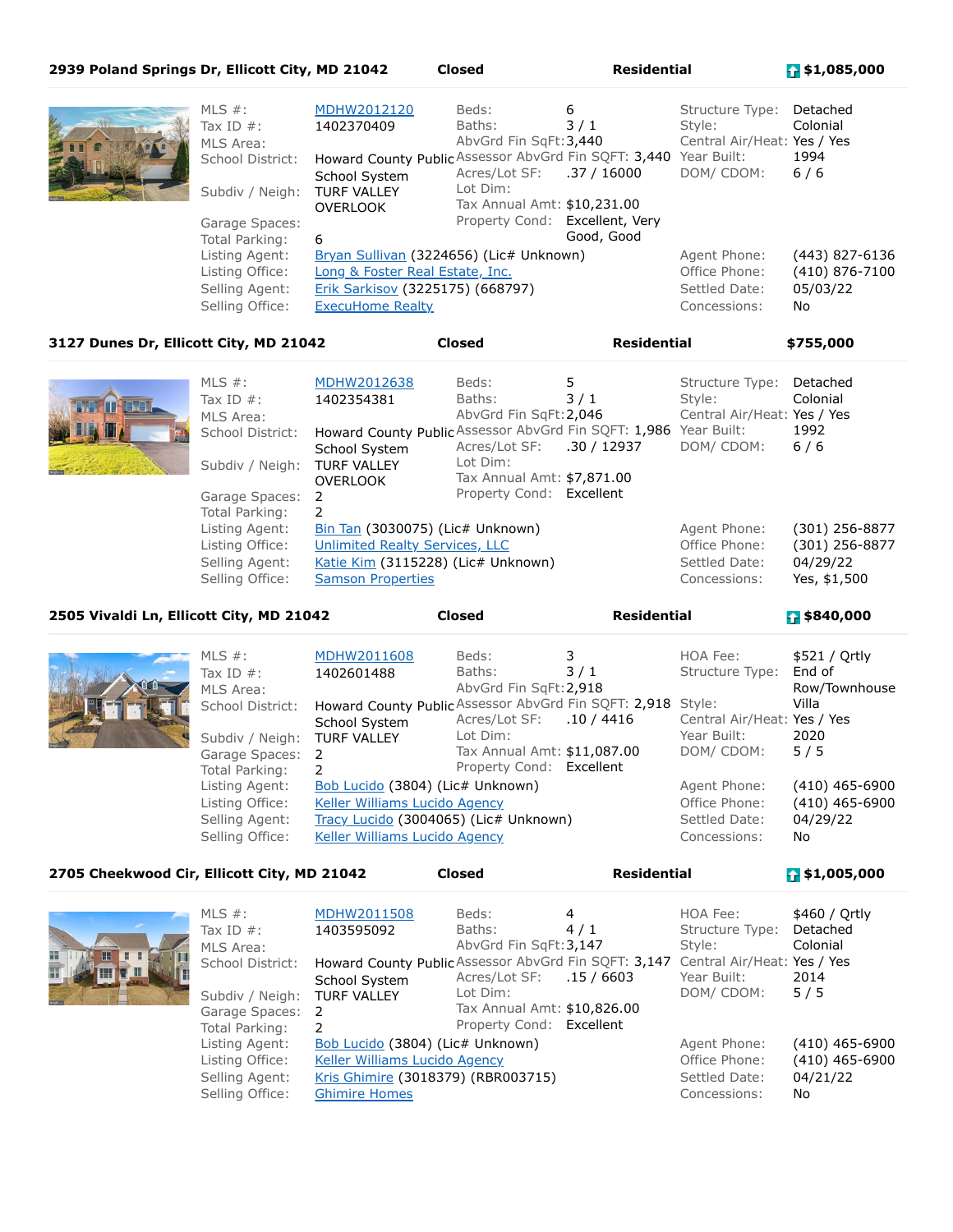### **2907 Mount Snow Ct, Ellicott City, MD 21042 Closed Residential \$1,020,000**

| MLS $#$ :<br>Tax ID $#$ :<br>MLS Area:<br>School District:<br>Subdiv / Neigh: TURF VALLEY | MDHW2011526<br>1402360039<br>Howard County Public Assessor AbvGrd Fin SQFT: 2,964 Central Air/Heat: Yes / Yes<br>School System<br><b>OVERLOOK</b> | Beds:<br>Baths:<br>AbvGrd Fin SqFt: 2,964<br>Acres/Lot SF: .32 / 14126<br>Lot Dim:<br>Tax Annual Amt: \$10,174.00 | 5<br>3/1 | HOA Fee:<br>Structure Type:<br>Style:<br>Year Built:<br>DOM/CDOM: | \$350 / Ann.<br>Detached<br>Colonial<br>1993<br>3/3 |
|-------------------------------------------------------------------------------------------|---------------------------------------------------------------------------------------------------------------------------------------------------|-------------------------------------------------------------------------------------------------------------------|----------|-------------------------------------------------------------------|-----------------------------------------------------|
| Garage Spaces:<br>Total Parking:                                                          | - 2<br>$\mathcal{L}$                                                                                                                              | Property Cond: Excellent                                                                                          |          |                                                                   |                                                     |
| Listing Agent:<br>Listing Office:<br>Sell Team Name: W Home Group                         | Sayed Haghgoo (77575) (Lic# Unknown)<br><b>EXP Realty, LLC</b>                                                                                    |                                                                                                                   |          | Agent Phone:<br>Office Phone:                                     | (443) 858-3667<br>(888) 860-7369                    |
| Selling Agent:<br>Selling Office:                                                         | Meghan Wilson (3111665) (664113)<br><b>Next Step Realty</b>                                                                                       |                                                                                                                   |          | Settled Date:<br>Concessions:                                     | 04/12/22<br>No                                      |

**2759 Cheekwood Cir, Ellicott City, MD 21042 Closed Residential \$860,000**

| DIM<br><b>EILIE</b><br>用 出 | MLS $#$ :<br>Tax ID $#$ :<br>MLS Area:<br>School District:<br>Subdiv / Neigh:<br>Garage Spaces:<br>Total Parking:<br>Listing Agent: | MDHW2011360<br>1403597685<br>Howard County Public Assessor AbvGrd Fin SQFT: 3,075 Style:<br>School System<br><b>TURF VALLEY</b><br>- 2<br>Bob Lucido (3804) (Lic# Unknown) | Beds:<br>Baths:<br>AbvGrd Fin SqFt: 3,075<br>Acres/Lot SF: .15 / 6436<br>Lot Dim:<br>Tax Annual Amt: \$10,262.00<br>Property Cond: Excellent | 4<br>4/1 | HOA Fee:<br>Structure Type:<br>Central Air/Heat: Yes / Yes<br>Year Built:<br>DOM/CDOM:<br>Agent Phone: | \$506 / Ortly<br>End of<br>Row/Townhouse<br>Colonial<br>2016<br>5/5<br>(410) 465-6900 |
|----------------------------|-------------------------------------------------------------------------------------------------------------------------------------|----------------------------------------------------------------------------------------------------------------------------------------------------------------------------|----------------------------------------------------------------------------------------------------------------------------------------------|----------|--------------------------------------------------------------------------------------------------------|---------------------------------------------------------------------------------------|
|                            | Listing Office:                                                                                                                     | Keller Williams Lucido Agency<br>Sell Team Name: Hargreaves Home Sales Team                                                                                                |                                                                                                                                              |          | Office Phone:                                                                                          | (410) 465-6900                                                                        |
|                            | Selling Agent:<br>Selling Office:                                                                                                   | Brandon Hargreaves (151682) (519961)<br><b>Keller Williams Integrity</b>                                                                                                   |                                                                                                                                              |          | Settled Date:<br>Concessions:                                                                          | 04/07/22<br>No                                                                        |

#### **2923 Poland Springs Dr, Ellicott City, MD 21042 Closed Residential \$1,012,000**

| <b>THE THEFT</b> | MLS $#$ :<br>Tax ID $#$ :<br>MLS Area:<br>School District:<br>Subdiv / Neigh:<br>Garage Spaces: 2<br>Total Parking: | MDHW2010568<br>1402359677<br>Howard County Public Assessor AbvGrd Fin SQFT: 3,236 Central Air/Heat: Yes / Yes<br>School System<br><b>TURF VALLEY</b><br><b>OVERLOOK</b><br>-6 | Beds:<br>Baths:<br>AbvGrd Fin SqFt: 3,236<br>Acres/Lot SF:<br>Lot Dim:<br>Tax Annual Amt: \$10,178.00<br>Property Cond: Excellent | 6<br>4/1<br>.45 / 19387 | HOA Fee:<br>Structure Type:<br>Style:<br>Year Built:<br>DOM/CDOM: | \$350 / Ann.<br>Detached<br>Colonial<br>1992<br>4/4 |
|------------------|---------------------------------------------------------------------------------------------------------------------|-------------------------------------------------------------------------------------------------------------------------------------------------------------------------------|-----------------------------------------------------------------------------------------------------------------------------------|-------------------------|-------------------------------------------------------------------|-----------------------------------------------------|
|                  | List Team Name: Team Kinnear<br>Listing Agent:<br>Listing Office:<br>Selling Agent:<br>Selling Office:              | Robert Kinnear (52739) (Lic# Unknown)<br><b>RE/MAX Advantage Realty</b><br>Jeannette Westcott (23654) (34927)<br><b>Keller Williams Realty Centre</b>                         |                                                                                                                                   |                         | Agent Phone:<br>Office Phone:<br>Settled Date:<br>Concessions:    | (410) 409-9932<br>(410) 740-1200<br>03/21/22<br>No  |

**2959 Pebble Beach Dr, Ellicott City, MD 21042 Closed Residential \$700,000**

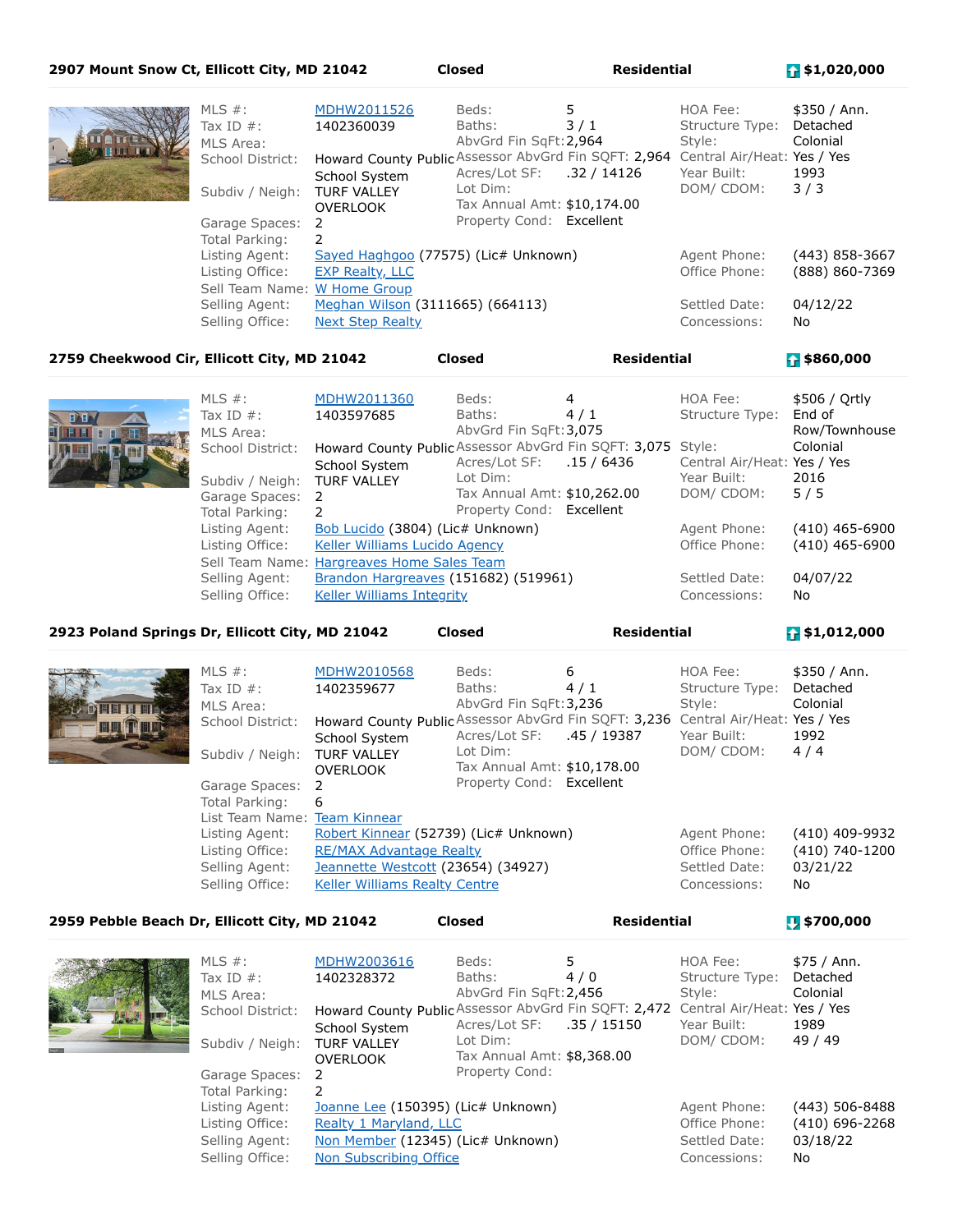| 2644 Golf Island Rd, Ellicott City, MD 21042 |                                                                                                                     |                                                                                                                                                                    | <b>Closed</b>                                                                                                                     | <b>Residential</b> |                                                                   | $\frac{1}{2}$ \$1,250,000                             |
|----------------------------------------------|---------------------------------------------------------------------------------------------------------------------|--------------------------------------------------------------------------------------------------------------------------------------------------------------------|-----------------------------------------------------------------------------------------------------------------------------------|--------------------|-------------------------------------------------------------------|-------------------------------------------------------|
|                                              | MLS $#$ :<br>Tax ID $#$ :<br>MLS Area:<br>School District:<br>Subdiv / Neigh:<br>Garage Spaces: 2<br>Total Parking: | MDHW2010036<br>1402372711<br>Howard County Public Assessor AbvGrd Fin SQFT: 4,286 Central Air/Heat: Yes / Yes<br>School System<br>TURF VALLEY VISTAS Lot Dim:<br>2 | Beds:<br>Baths:<br>AbvGrd Fin SqFt: 5,335<br>Acres/Lot SF: .38 / 16556<br>Tax Annual Amt: \$11,785.00<br>Property Cond: Excellent | 6<br>4/1           | HOA Fee:<br>Structure Type:<br>Style:<br>Year Built:<br>DOM/CDOM: | \$160 / Ann.<br>Detached<br>Colonial<br>2000<br>$6/6$ |
|                                              | Listing Agent:<br>Listing Office:<br>Selling Agent:<br>Selling Office:                                              | Creig Northrop (25257) (Lic# Unknown)<br>Northrop Realty, A Long & Foster Company<br>Enoch Moon (101173) (Lic# Unknown)<br>Realty 1 Maryland, LLC                  |                                                                                                                                   |                    | Agent Phone:<br>Office Phone:<br>Settled Date:<br>Concessions:    | (410) 531-0321<br>(410) 531-0321<br>03/16/22<br>No.   |

### **10520 Resort Rd #203, Ellicott City, MD 21042 Closed Residential \$445,000**

MLS #: MDHW2006570 Tax ID #: 1402600886 MLS Area: School District: Howard County Public Assessor AbvGrd Fin SQFT: 1,294 Central Air/Heat: Yes / Yes School System Subdiv / Neigh: TURF VALLEY Garage Spaces: 1 Total Parking: 1 Beds: 2 Baths: 2 AbvGrd Fin SqFt:1,370 Acres/Lot SF: Lot Dim: Tax Annual Amt: \$5,521.00 Property Cond: Very Good Condo/Coop Fee: \$320.00 / Mo. Structure Type: Unit/Flat/Apartme Style: **Contemporary** Year Built: 2018 DOM/ CDOM: 11 / 11 Listing Agent: Anne Herrera-Franklin (26149) (Lic# 87514) Agent Phone: (443) 416-6440 Listing Office: Coldwell Banker Realty Contract Contract Contract Contract Contract Contract Contract Contract Contract Contract Contract Contract Contract Contract Contract Contract Contract Contract Contract Contract Con Selling Agent: Janet Yoon Kang (97504) (Lic# Unknown) Settled Date: 03/14/22 Selling Office: Compass Concessions: No

**10307 Boca Raton Dr, Ellicott City, MD 21042 Closed Residential \$685,000**

| VUITELI | MLS $#$ :<br>Tax ID $#$ :<br>MLS Area:<br>School District:<br>Subdiv / Neigh: TURF VALLEY<br>Garage Spaces: 2<br>Total Parking: | MDHW2010680<br>1402315564<br>Howard County Public Assessor AbvGrd Fin SQFT: 2,322 Central Air/Heat: Yes / Yes<br>School System<br><b>OVERLOOK</b> | Beds:<br>Baths:<br>AbvGrd Fin SqFt: 2,322<br>Acres/Lot SF: .32 / 14092<br>Lot Dim:<br>Tax Annual Amt: \$7,898.00<br>Property Cond: Good | 4 | HOA Fee:<br>Structure Type:<br>Style:<br>Year Built:<br>DOM/CDOM: | \$75 / Ann.<br>Detached<br>Colonial<br>1988<br>5/5 |
|---------|---------------------------------------------------------------------------------------------------------------------------------|---------------------------------------------------------------------------------------------------------------------------------------------------|-----------------------------------------------------------------------------------------------------------------------------------------|---|-------------------------------------------------------------------|----------------------------------------------------|
|         | Listing Agent:<br>Listing Office:<br>Selling Agent:<br>Selling Office:                                                          | Vera Melvin (26949) (Lic# Unknown)<br><b>RE/MAX 100</b><br>Charlotte Savoy (62670) (Lic# Unknown)<br><b>Keller Williams Integrity</b>             |                                                                                                                                         |   | Agent Phone:<br>Office Phone:<br>Settled Date:<br>Concessions:    | (410) 274-0926<br>(410) 730-6100<br>03/11/22<br>No |

## **2950 Timber Trails Ct, Ellicott City, MD 21042 Closed Residential \$681,100**

MLS #: **MDHW2006608** Tax ID #: 02327597 MLS Area: School District: Howard County Public Assessor AbvGrd Fin SQFT: 2,068 Year Built: 1989 School System Subdiv / Neigh: TURF VALLEY OVERLOOK Garage Spaces: 2 Total Parking: 5 Beds: 4 Baths: 2 / 1 AbvGrd Fin SqFt:2,068 Acres/Lot SF: .48 / 20908.8 Lot Dim: Tax Annual Amt: \$7,881.68 Property Cond: Excellent Structure Type: Detached Style: Colonial Central Air/Heat: Yes / Yes DOM/ CDOM: 5 / 5 Listing Agent: Bethany Haslup (1606) (Lic# Unknown) Agent Phone: (410) 404-3077 Listing Office: Long & Foster Real Estate, Inc. Commence Contract Contract Contract Contract Contract Contract Contract Contract Contract Contract Contract Contract Contract Contract Contract Contract Contract Contract Con Selling Agent: Sam Gupta (3285943) (RSR004691) Settled Date: 01/20/22 Selling Office: Samson Properties Concessions: No